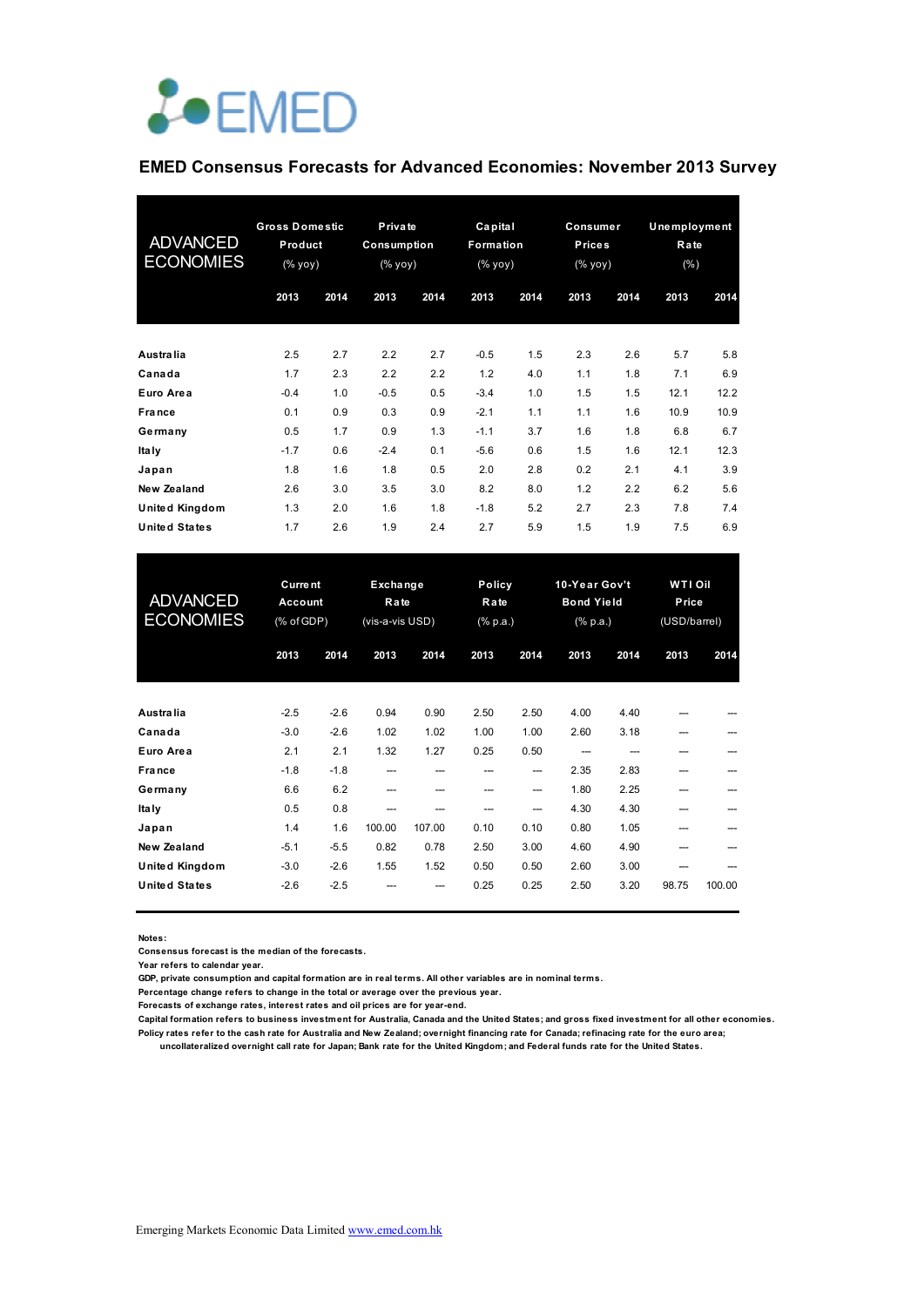

### **EMED Consensus Forecasts for Emerging Markets: November 2013 Survey**

| <b>EMERGING</b><br><b>MARKETS</b> | <b>Gross Domestic</b><br>Product<br>$(\%$ yoy) |      |      |      |        | Private<br>Consumption<br>(% yoy) |      | Fixed<br>Investment<br>$(% \mathsf{Y}^{\prime }\mathsf{Y}^{\prime }\mathsf{Y}^{\prime })$ |      | Consumer<br><b>Prices</b><br>(% yoy) |  | Unemployment<br>Rate<br>(%) |  |
|-----------------------------------|------------------------------------------------|------|------|------|--------|-----------------------------------|------|-------------------------------------------------------------------------------------------|------|--------------------------------------|--|-----------------------------|--|
|                                   | 2013                                           | 2014 | 2013 | 2014 | 2013   | 2014                              | 2013 | 2014                                                                                      | 2013 | 2014                                 |  |                             |  |
| Argentina                         | 3.5                                            | 2.9  | 5.4  | 3.8  | 3.2    | 4.5                               | 11.1 | 13.0                                                                                      | 7.4  | 7.7                                  |  |                             |  |
| <b>Brazil</b>                     | 2.6                                            | 3.0  | 2.4  | 2.5  | 5.3    | 4.0                               | 6.0  | 5.8                                                                                       | 5.8  | 5.8                                  |  |                             |  |
| Chile                             | 4.5                                            | 4.5  | 5.9  | 4.2  | 6.3    | 4.3                               | 2.2  | 3.2                                                                                       | 6.2  | 6.4                                  |  |                             |  |
| China                             | 7.6                                            | 7.5  | 8.0  | 8.4  | 7.5    | 7.2                               | 2.7  | 3.2                                                                                       | 4.1  | 4.1                                  |  |                             |  |
| Colombia                          | 4.0                                            | 4.5  | 4.5  | 4.8  | 6.5    | 9.3                               | 2.4  | 3.1                                                                                       | 10.0 | 9.9                                  |  |                             |  |
| <b>Czech Republic</b>             | $-0.8$                                         | 1.8  | 0.4  | 1.5  | $-3.2$ | 2.1                               | 1.6  | 1.8                                                                                       | 7.7  | 8.0                                  |  |                             |  |
| <b>Hong Kong</b>                  | 3.0                                            | 3.7  | 4.3  | 4.0  | 3.2    | 5.5                               | 4.1  | 3.7                                                                                       | 3.4  | 3.3                                  |  |                             |  |
| Hungary                           | 0.4                                            | 1.6  | 0.1  | 1.4  | $-0.5$ | 2.0                               | 2.0  | 2.9                                                                                       | 10.7 | 10.6                                 |  |                             |  |
| India                             | 5.0                                            | 5.4  | 4.0  | 5.0  | 3.0    | 5.3                               | 7.3  | 7.0                                                                                       | ---  | ---                                  |  |                             |  |
| Indonesia                         | 5.8                                            | 5.8  | 5.0  | 5.0  | 5.6    | 7.0                               | 7.1  | 6.0                                                                                       | 6.3  | 6.1                                  |  |                             |  |
| <b>Malaysia</b>                   | 4.5                                            | 5.0  | 7.0  | 5.7  | 8.5    | 8.1                               | 2.1  | 2.9                                                                                       | 3.1  | 3.1                                  |  |                             |  |
| Mexico                            | 1.7                                            | 3.7  | 2.8  | 3.5  | 1.9    | 5.1                               | 3.7  | 3.6                                                                                       | 4.9  | 4.6                                  |  |                             |  |
| <b>Philippines</b>                | 6.9                                            | 6.1  | 5.5  | 5.4  | 10.0   | 8.4                               | 3.0  | 3.8                                                                                       | 7.1  | 7.0                                  |  |                             |  |
| Poland                            | 1.2                                            | 2.5  | 0.6  | 2.0  | $-1.4$ | 2.7                               | 1.1  | 2.0                                                                                       | 12.7 | 10.9                                 |  |                             |  |
| Russia                            | 2.2                                            | 3.0  | 4.3  | 3.8  | 1.4    | 4.0                               | 6.5  | 5.6                                                                                       | 5.7  | 5.7                                  |  |                             |  |
| Singapore                         | 2.9                                            | 3.7  | 2.7  | 3.5  | $-0.9$ | 4.8                               | 2.6  | 3.1                                                                                       | 2.0  | 2.1                                  |  |                             |  |
| South Korea                       | 2.7                                            | 3.5  | 1.8  | 2.6  | 2.5    | 3.5                               | 1.5  | 2.5                                                                                       | 3.2  | 3.2                                  |  |                             |  |
| Taiwan                            | 2.5                                            | 3.4  | 1.5  | 2.2  | 3.2    | 3.4                               | 1.3  | 1.7                                                                                       | 4.2  | 4.1                                  |  |                             |  |
| <b>Thailand</b>                   | 3.8                                            | 4.6  | 2.9  | 3.8  | 4.2    | 7.0                               | 2.4  | 2.9                                                                                       | 0.7  | 0.8                                  |  |                             |  |
| Turkey                            | 3.7                                            | 3.9  | 3.3  | 4.0  | 3.9    | 6.0                               | 7.4  | 6.8                                                                                       | 9.4  | 9.2                                  |  |                             |  |

| <b>EMERGING</b><br><b>MARKETS</b> |      | Money<br>Supply M2<br>(% yoy) |        | Merchandise<br><b>Exports</b><br>(% yoy) | Merchandise<br><b>Imports</b><br>(% yoy) |      | Current<br><b>Account</b><br>(% of GDP) |        |       | Exchange<br>Rate<br>(vis-a-vis USD)<br>2014 |  |
|-----------------------------------|------|-------------------------------|--------|------------------------------------------|------------------------------------------|------|-----------------------------------------|--------|-------|---------------------------------------------|--|
|                                   | 2013 | 2014                          | 2013   | 2014                                     | 2013                                     | 2014 | 2013                                    | 2014   | 2013  |                                             |  |
|                                   |      |                               |        |                                          |                                          |      |                                         |        |       |                                             |  |
| Argentina                         | 28.0 | 26.2                          | 4.0    | 3.9                                      | 9.1                                      | 6.3  | $-0.2$                                  | $-0.7$ | 5.96  | 7.15                                        |  |
| <b>Brazil</b>                     | 14.0 | 13.5                          | 2.8    | 6.7                                      | 8.0                                      | 4.6  | $-3.2$                                  | $-3.1$ | 2.20  | 2.29                                        |  |
| Chile                             | 12.6 | 13.8                          | 4.5    | 4.5                                      | 6.5                                      | 4.9  | $-4.2$                                  | $-4.2$ | 500   | 518                                         |  |
| China                             | 13.5 | 12.0                          | 7.3    | 7.9                                      | 7.1                                      | 8.1  | 2.5                                     | 2.3    | 6.10  | 6.01                                        |  |
| Colombia                          | 18.3 | 17.9                          | 3.5    | 7.7                                      | 5.7                                      | 8.3  | $-3.3$                                  | $-3.5$ | 1900  | 1925                                        |  |
| <b>Czech Republic</b>             | ---  | $\overline{\phantom{a}}$      | 1.5    | 5.5                                      | 0.6                                      | 5.3  | $-1.8$                                  | $-2.0$ | 20.0  | 20.0                                        |  |
| <b>Hong Kong</b>                  | 8.0  | 7.7                           | 6.6    | 7.9                                      | 7.2                                      | 8.3  | 2.0                                     | 2.5    | 7.76  | 7.79                                        |  |
| Hungary                           | 4.3  | 7.0                           | 3.6    | 4.4                                      | 4.3                                      | 5.5  | 1.9                                     | 2.0    | 231   | 240                                         |  |
| India                             | 14.2 | 15.3                          | 11.0   | 13.4                                     | 10.0                                     | 12.6 | $-3.9$                                  | $-3.5$ | 62.0  | 61.0                                        |  |
| Indonesia                         | 14.5 | 11.5                          | 5.2    | 7.1                                      | 1.9                                      | 7.7  | $-3.1$                                  | $-2.5$ | 11150 | 11000                                       |  |
| Malaysia                          | 8.9  | 10.0                          | $-0.7$ | 5.8                                      | 5.4                                      | 6.8  | 4.2                                     | 3.6    | 3.15  | 3.15                                        |  |
| <b>Mexico</b>                     | 8.5  | 11.2                          | 3.9    | 8.0                                      | 5.4                                      | 9.0  | $-1.3$                                  | $-1.5$ | 12.7  | 12.6                                        |  |
| <b>Philippines</b>                | 10.0 | 10.3                          | 2.6    | 7.8                                      | 3.1                                      | 8.1  | 2.8                                     | 2.7    | 43.0  | 43.0                                        |  |
| Poland                            | 5.7  | 7.1                           | 5.2    | 6.1                                      | 1.0                                      | 5.5  | $-2.3$                                  | $-2.7$ | 3.20  | 3.28                                        |  |
| Russia                            | 12.5 | 14.5                          | 0.3    | 2.6                                      | 6.1                                      | 6.8  | 2.6                                     | 1.8    | 32.5  | 32.8                                        |  |
| Singapore                         | 8.0  | 6.9                           | 2.9    | 4.4                                      | 2.6                                      | 4.2  | 16.5                                    | 17.0   | 1.25  | 1.25                                        |  |
| South Korea                       | 6.8  | 7.4                           | 4.6    | 6.5                                      | 4.3                                      | 6.0  | 4.0                                     | 3.3    | 1074  | 1070                                        |  |
| Taiwan                            | 5.1  | 5.6                           | 4.3    | 5.8                                      | 3.8                                      | 5.3  | 9.0                                     | 9.4    | 29.6  | 29.5                                        |  |
| <b>Thailand</b>                   | 10.3 | 10.0                          | 4.7    | 7.7                                      | 5.0                                      | 7.5  | 0.5                                     | 1.0    | 31.3  | 31.2                                        |  |
| Turkev                            | 15.1 | 16.1                          | 5.8    | 6.3                                      | 6.3                                      | 6.0  | $-6.9$                                  | $-7.0$ | 1.97  | 2.00                                        |  |
|                                   |      |                               |        |                                          |                                          |      |                                         |        |       |                                             |  |

**Notes:** 

**Consensus forecast is the median of the forecasts.**

Year refers to calendar year except for India for which fiscal year (April to March) is used.<br>GDP, private consumption and fixed investment are in real terms. All other variables are in nominal terms.<br>Percentage change ref

Emerging Markets Economic Data Limited www.emed.com.hk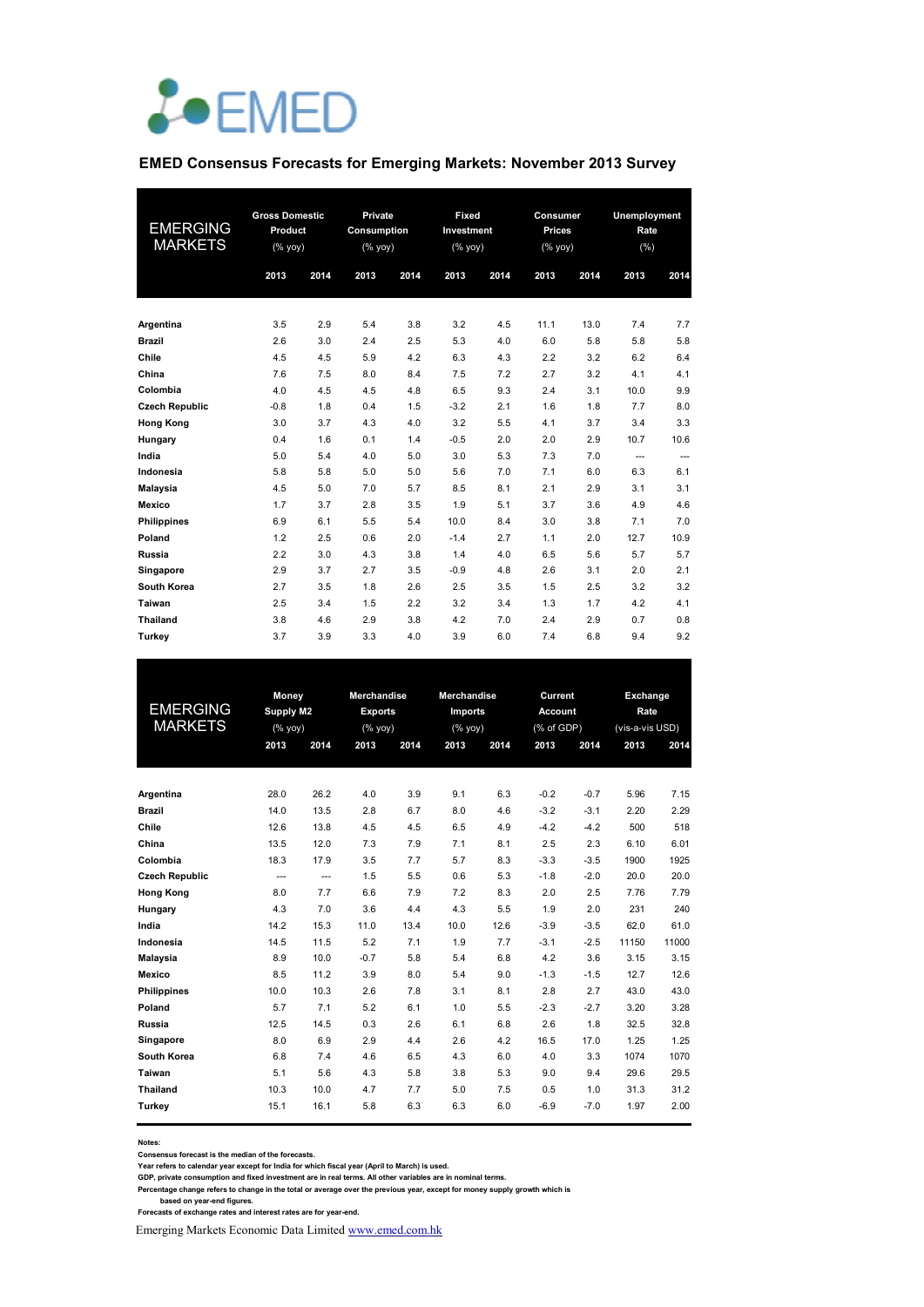

## **EMED Consensus Forecasts for the United States: November 2013 Survey**

| <b>UNITED STATES</b>         | <b>Gross Domestic</b><br>Product<br>(% yoy) |      | Consumer<br>Prices<br>(% yoy) |      | <b>UNITED STATES</b>                | <b>Gross Domestic</b><br>Product<br>(% yoy) |      | Consumer<br>Prices<br>(% yoy) |      |
|------------------------------|---------------------------------------------|------|-------------------------------|------|-------------------------------------|---------------------------------------------|------|-------------------------------|------|
|                              | 2013                                        | 2014 | 2013                          | 2014 |                                     | 2013                                        | 2014 | 2013                          | 2014 |
|                              |                                             |      |                               |      |                                     |                                             |      |                               |      |
| <b>ABN AMRO</b>              | 1.7                                         | 3.2  | 1.5                           | 1.9  | <b>ITOCHU Institute</b>             | 1.6                                         | 2.4  | 1.4                           | 1.7  |
| <b>Action Economics</b>      | 1.6                                         | 2.3  | 1.5                           | 2.0  | <b>KBC</b>                          | 1.9                                         | 2.7  | 1.4                           | 1.7  |
| <b>AIB Global Treasury</b>   | 1.7                                         | 2.8  | 1.5                           | 1.5  | <b>Mesirow Financial</b>            | 1.6                                         | 2.4  | 1.5                           | 1.6  |
| <b>Allianz</b>               | 1.6                                         | 2.5  | 1.6                           | 2.0  | <b>Moody's Analytics</b>            | 1.6                                         | 3.1  | 1.5                           | 1.8  |
| Asiya Investments            | 1.5                                         | 2.0  | 1.5                           | 1.8  | Morgan Keegan                       | 2.1                                         | 2.5  | 2.1                           | 2.1  |
| <b>Bank Julius Baer</b>      | 1.8                                         | 2.4  | 1.6                           | 1.9  | <b>Mortgage Bankers Association</b> | 2.2                                         | 2.4  | 1.9                           | 2.1  |
| <b>Bank of Ireland</b>       | 1.7                                         | 2.7  | 1.5                           | 1.8  | <b>NAR</b>                          | 1.7                                         | 2.5  | 1.6                           | 2.7  |
| <b>Barclays Capital</b>      | 1.7                                         | 2.4  | 1.5                           | 1.8  | <b>National Bank of Canada</b>      | 1.5                                         | 2.6  | 1.5                           | 1.7  |
| <b>BayernLB</b>              | 1.7                                         | 2.5  | 1.5                           | 1.8  | <b>Natixis</b>                      | 1.5                                         | 2.2  | 1.5                           | 1.8  |
| <b>BBVA</b>                  | 1.6                                         | 2.3  | 1.7                           | 2.2  | <b>NIESR</b>                        | 1.5                                         | 2.4  | 1.1                           | 1.5  |
| <b>BHF Bank</b>              | 1.5                                         | 2.7  | 1.5                           | 1.9  | <b>NLI Research Institute</b>       | 1.6                                         | 2.5  | 1.5                           | 1.6  |
| <b>BMO Capital Markets</b>   | 2.2                                         | 3.2  | 1.4                           | 1.7  | Nordea                              | 1.7                                         | 2.9  | 1.6                           | 2.1  |
| <b>BNP Paribas</b>           | 1.5                                         | 2.2  | 1.5                           | 1.6  | <b>Northern Trust</b>               | 1.6                                         | 2.7  | 1.5                           | 1.9  |
| <b>BWC Capital Markets</b>   | 2.1                                         | 2.5  | 1.7                           | 2.0  | <b>PNC</b>                          | 1.6                                         | 2.5  | 1.6                           | 2.0  |
| <b>Capital Economics</b>     | 1.5                                         | 2.5  | 1.6                           | 1.8  | Prometeia                           | 1.7                                         | 2.5  | 1.7                           | 1.6  |
| <b>CIBC World Markets</b>    | 1.6                                         | 3.0  | 1.6                           | 2.1  | <b>Raymond James</b>                | 1.5                                         | 2.3  | 1.5                           | 1.9  |
| <b>Comerica Bank</b>         | 1.6                                         | 2.7  | 1.4                           | 1.9  | <b>Renaissance Capital</b>          | 1.9                                         | 2.8  | 2.0                           | n.a. |
| Commerzbank                  | 1.5                                         | 2.8  | 1.5                           | 1.7  | Royal Bank of Canada                | 1.6                                         | 2.6  | 1.5                           | 1.8  |
| <b>Credit Agricole</b>       | 1.7                                         | 2.7  | 1.6                           | 1.9  | <b>Schroders</b>                    | 1.6                                         | 2.7  | 1.6                           | 1.5  |
| <b>Credit Suisse</b>         | 1.7                                         | 2.6  | 1.4                           | 1.3  | <b>Scotia Capital</b>               | 1.6                                         | 2.5  | 1.6                           | 2.0  |
| Daiwa Institute of Research  | 2.1                                         | 2.7  | 2.1                           | 2.2  | <b>Societe Generale</b>             | 1.7                                         | 3.0  | 1.5                           | 1.4  |
| Danske Bank                  | 1.9                                         | 2.7  | 1.6                           | 1.6  | <b>Standard &amp; Poor's</b>        | 1.7                                         | 2.8  | 1.5                           | 1.5  |
| <b>DBS Bank</b>              | 1.4                                         | 2.1  | 1.6                           | 2.0  | <b>Standard Chartered</b>           | 1.6                                         | 2.5  | 1.3                           | 1.7  |
| Deka Bank                    | 1.5                                         | 2.3  | 1.6                           | 2.2  | <b>TD Economics</b>                 | 2.1                                         | 2.8  | 1.4                           | 2.2  |
| Desjardins                   | 1.7                                         | 2.6  | 1.6                           | 1.9  | <b>UniCredit Group</b>              | 2.1                                         | 2.6  | 2.3                           | 2.5  |
| <b>DIW</b>                   | 1.6                                         | 1.7  | 1.8                           | 1.7  | <b>UOB</b>                          | 1.5                                         | 3.0  | 1.3                           | 1.5  |
| DZ Bank                      | 1.7                                         | 3.0  | 1.6                           | 2.2  | <b>Wells Fargo</b>                  | 2.0                                         | 2.3  | 2.0                           | 2.3  |
| <b>Experian Economics</b>    | 1.9                                         | 2.9  | 1.5                           | 2.0  |                                     |                                             |      |                               |      |
| <b>Fannie Mae</b>            | 1.9                                         | 2.5  | 1.4                           | 1.5  | <b>CONSENSUS</b>                    |                                             |      |                               |      |
| <b>First Trust Advisors</b>  | 1.6                                         | 2.6  | 1.5                           | 1.9  | Median                              | 1.6                                         | 2.6  | 1.5                           | 1.9  |
| <b>Freddie Mac</b>           | 1.9                                         | 3.0  | 1.5                           | 2.0  | Mean                                | 1.7                                         | 2.6  | 1.6                           | 1.9  |
| Handelsbanken                | 1.6                                         | 2.6  | 1.4                           | 1.9  | High                                | 2.2                                         | 3.2  | 2.3                           | 2.7  |
| <b>ING</b>                   | 1.7                                         | 2.7  | 1.7                           | 1.8  | Low                                 | 1.4                                         | 1.7  | 1.1                           | 1.3  |
| Intesa Sanpaolo              | 1.6                                         | 3.1  | 1.5                           | 1.6  | <b>Standard Deviation</b>           | 0.2                                         | 0.3  | 0.2                           | 0.3  |
| Continues in the next column |                                             |      |                               |      |                                     |                                             |      |                               |      |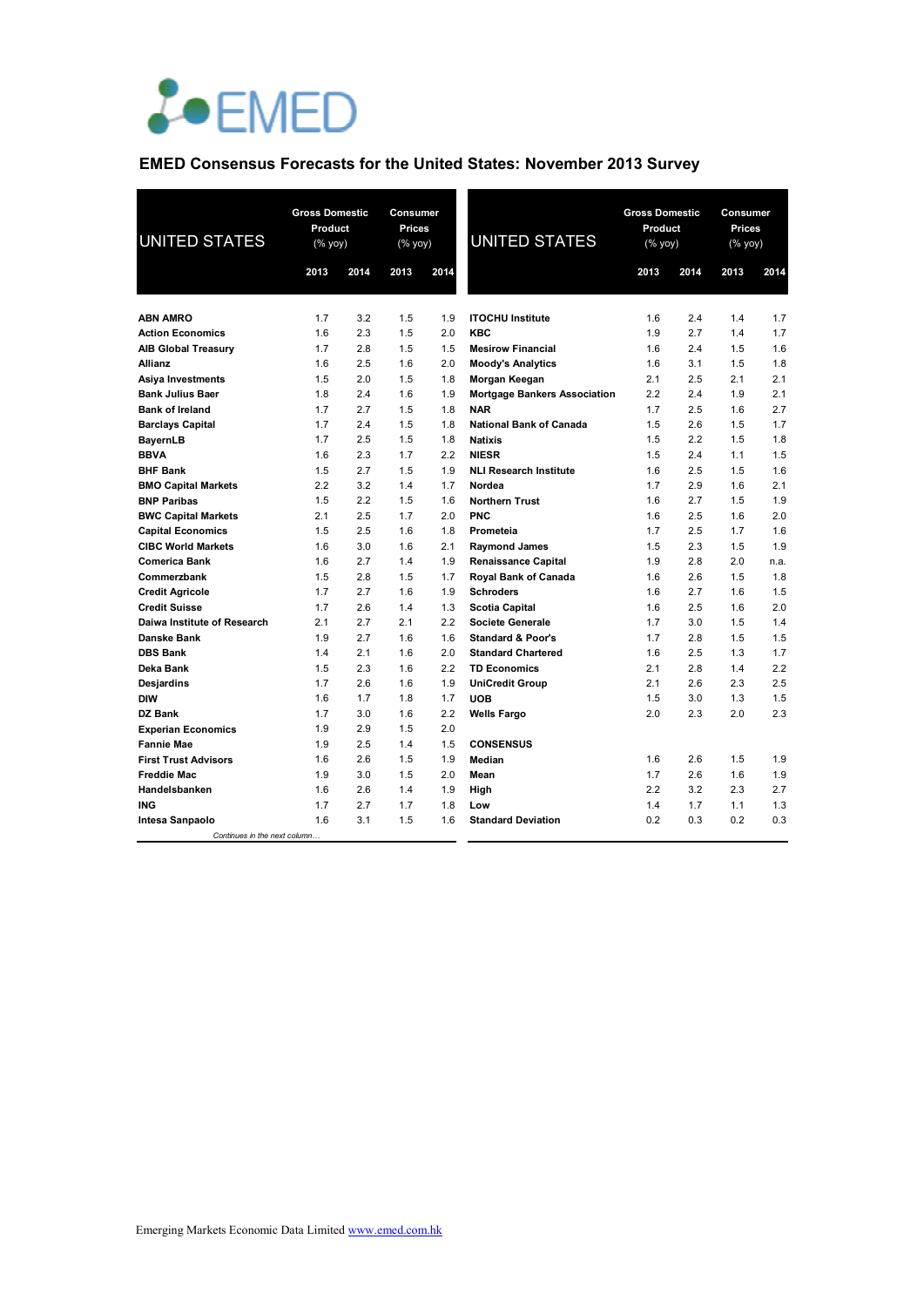

# **EMED Consensus Forecasts for the Euro Area: November 2013 Survey**

| <b>EURO AREA</b>             | 2013   | <b>Gross Domestic</b><br>Product<br>(% yoy)<br>2014 |     | <b>Consumer</b><br><b>Prices</b><br>(% yoy)<br>2014 | <b>EURO AREA</b>              | <b>Gross Domestic</b><br>Product<br>(% yoy)<br>2013 |     | Consumer<br><b>Prices</b><br>(% yoy)<br>2014<br>2013<br>2014 |            |
|------------------------------|--------|-----------------------------------------------------|-----|-----------------------------------------------------|-------------------------------|-----------------------------------------------------|-----|--------------------------------------------------------------|------------|
|                              |        |                                                     |     |                                                     |                               |                                                     |     |                                                              |            |
|                              |        |                                                     |     |                                                     |                               |                                                     |     |                                                              |            |
| <b>ABN AMRO</b>              | $-0.5$ | 1.3                                                 | 1.4 | 1.1                                                 | <b>ING</b>                    | $-0.2$                                              | 1.1 | 1.5                                                          | 1.7<br>1.6 |
| <b>Action Economics</b>      | $-0.6$ | 1.0                                                 | 1.5 | 1.7                                                 | Intesa Sanpaolo               | $-0.3$                                              | 1.0 | 1.5<br>1.4                                                   | 1.5        |
| <b>AIB Global Treasury</b>   | $-0.5$ | 1.2                                                 | 1.5 | 1.5                                                 | <b>KBC</b>                    | $-0.4$                                              | 1.2 |                                                              |            |
| Allianz                      | $-0.3$ | 1.5                                                 | 1.4 | 1.3                                                 | <b>Mizuho Securities</b>      | $-0.6$                                              | 0.8 | 1.4                                                          | 1.4        |
| Asiya Investments            | $-0.4$ | 0.2                                                 | 1.5 | 1.5                                                 | Monte Dei Paschi Di Siena     | $-0.5$                                              | 1.0 | 1.3                                                          | 1.2        |
| <b>Bank Julius Baer</b>      | $-0.6$ | 1.0                                                 | 1.3 | 1.4                                                 | Natixis                       | $-0.4$                                              | 0.8 | 1.4                                                          | 1.3        |
| <b>Bank of Ireland</b>       | $-0.4$ | 1.0                                                 | 1.5 | 1.5                                                 | <b>NIESR</b>                  | $-0.3$                                              | 0.9 | 1.4                                                          | 1.1        |
| <b>Barclays Capital</b>      | $-0.3$ | 1.3                                                 | 1.4 | 1.0                                                 | <b>NLI Research Institute</b> | $-0.3$                                              | 0.9 | 1.4                                                          | 1.6        |
| <b>BayernLB</b>              | $-0.4$ | 0.9                                                 | 1.4 | 1.4                                                 | Nordea                        | $-0.5$                                              | 1.0 | 1.4                                                          | 1.3        |
| <b>BBVA</b>                  | $-0.4$ | 1.1                                                 | 1.5 | 1.4                                                 | Prometeia                     | $-0.5$                                              | 0.9 | 1.5                                                          | 1.4        |
| <b>BHF Bank</b>              | $-0.4$ | 1.0                                                 | 1.5 | 1.8                                                 | <b>Renaissance Capital</b>    | $-0.5$                                              | 1.5 | 1.7                                                          | n.a.       |
| <b>BMO Capital Markets</b>   | $-0.7$ | 0.7                                                 | 1.4 | 1.6                                                 | Royal Bank of Canada          | $-0.4$                                              | 1.0 | 1.4                                                          | 1.3        |
| <b>BNP Paribas</b>           | $-0.3$ | 1.1                                                 | 1.5 | 1.4                                                 | <b>Schroders</b>              | $-0.5$                                              | 1.0 | 1.5                                                          | 1.3        |
| <b>BWC Capital Markets</b>   | $-0.3$ | 0.8                                                 | 1.6 | 1.7                                                 | <b>Scotia Capital</b>         | $-0.5$                                              | 0.7 | 0.9                                                          | 1.5        |
| <b>Capital Economics</b>     | $-0.3$ | 0.5                                                 | 1.5 | 1.0                                                 | <b>Societe Generale</b>       | $-0.3$                                              | 0.6 | 1.5                                                          | 1.4        |
| <b>CIBC World Markets</b>    | $-0.7$ | 1.2                                                 | 2.1 | 2.2                                                 | <b>Standard Chartered</b>     | $-0.5$                                              | 1.3 | 1.4                                                          | 1.1        |
| Commerzbank                  | $-0.4$ | 0.7                                                 | 1.5 | 1.5                                                 | <b>TD Economics</b>           | $-0.3$                                              | 1.1 | 1.4                                                          | 1.5        |
| <b>Credit Agricole</b>       | $-0.3$ | 1.0                                                 | 1.5 | 1.4                                                 | <b>UniCredit Group</b>        | 0.1                                                 | 1.2 | 2.0                                                          | 1.8        |
| <b>Credit Suisse</b>         | $-0.2$ | 1.3                                                 | 1.6 | 1.7                                                 | <b>UOB</b>                    | $-0.4$                                              | 1.0 | 1.5                                                          | 1.5        |
| Danske Bank                  | $-0.4$ | 1.2                                                 | 1.7 | 1.6                                                 |                               |                                                     |     |                                                              |            |
| <b>DBS Bank</b>              | $-0.4$ | 0.5                                                 | 1.5 | 1.4                                                 |                               |                                                     |     |                                                              |            |
| Deka Bank                    | $-0.4$ | 1.0                                                 | 1.4 | 1.5                                                 |                               |                                                     |     |                                                              |            |
| <b>DIW</b>                   | $-0.5$ | 0.9                                                 | 1.5 | 1.6                                                 | <b>CONSENSUS</b>              |                                                     |     |                                                              |            |
| DZ Bank                      | $-0.4$ | 1.2                                                 | 1.5 | 1.8                                                 | Median                        | $-0.4$                                              | 1.0 | 1.5                                                          | 1.5        |
| <b>ETLA</b>                  | $-0.5$ | 1.0                                                 | 1.4 | 1.5                                                 | Mean                          | $-0.4$                                              | 1.0 | 1.5                                                          | 1.5        |
| <b>EUROFER</b>               | $-0.1$ | 1.3                                                 | 1.7 | 1.6                                                 | High                          | 0.3                                                 | 1.5 | 2.2                                                          | 2.2        |
| <b>Freddie Mac</b>           | 0.3    | 1.5                                                 | 2.2 | 1.9                                                 | Low                           | $-0.7$                                              | 0.2 | 0.9                                                          | 1.0        |
| Handelsbanken                | $-0.5$ | 1.0                                                 | 1.5 | 1.7                                                 | <b>Standard Deviation</b>     | 0.2                                                 | 0.3 | 0.2                                                          | 0.2        |
| Continues in the next column |        |                                                     |     |                                                     |                               |                                                     |     |                                                              |            |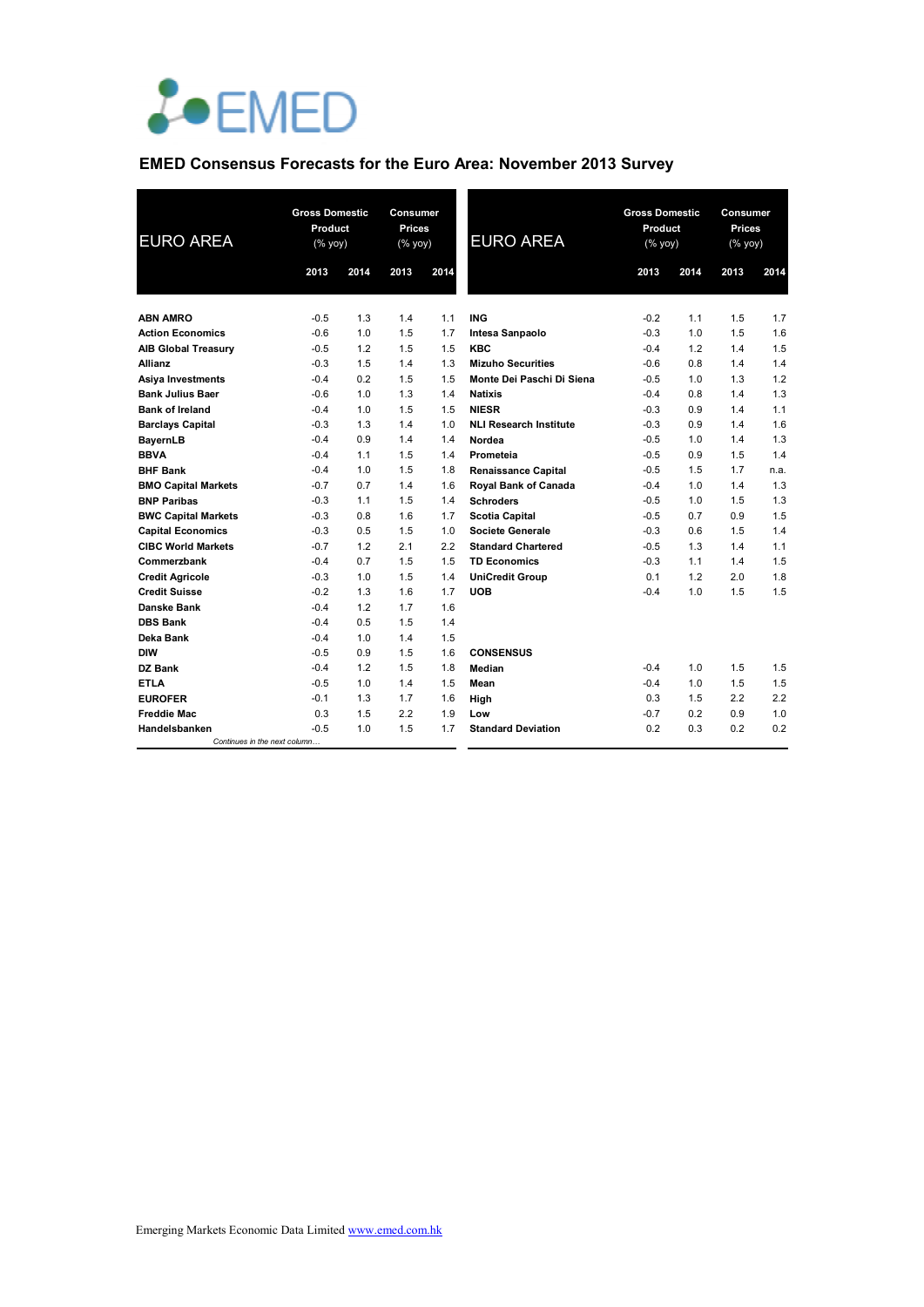

# **EMED Consensus Forecasts for Japan: November 2013 Survey**

| <b>JAPAN</b>                                        | <b>Gross Domestic</b><br>Product<br>$(% \mathsf{Y}^{\prime }\mathsf{Y}^{\prime }\mathsf{Y}^{\prime })$ |            | 2013       | Consumer<br><b>Prices</b><br><b>JAPAN</b><br>(% yoy)<br>2014 |                                            | <b>Gross Domestic</b><br>Product<br>$(% \mathsf{Y}^{\prime }\mathsf{Y}^{\prime }\mathsf{Y}^{\prime })$ |            | Consumer<br><b>Prices</b><br>(% yoy) |            |
|-----------------------------------------------------|--------------------------------------------------------------------------------------------------------|------------|------------|--------------------------------------------------------------|--------------------------------------------|--------------------------------------------------------------------------------------------------------|------------|--------------------------------------|------------|
|                                                     | 2013                                                                                                   | 2014       |            |                                                              |                                            | 2013                                                                                                   | 2014       | 2013                                 | 2014       |
|                                                     |                                                                                                        |            |            |                                                              |                                            |                                                                                                        |            |                                      |            |
| <b>ABN AMRO</b>                                     | 1.7                                                                                                    | 1.8        | 0.4        | 2.6                                                          | <b>ING</b>                                 | 2.5                                                                                                    | 2.7        | $-0.1$                               | 1.7        |
| <b>Action Economics</b>                             | 2.0                                                                                                    | 1.8        | 0.3        | 2.3                                                          | Intesa Sanpaolo                            | 1.9                                                                                                    | 1.7        | 0.2                                  | 2.4        |
| <b>AIB Global Treasury</b>                          | 1.5                                                                                                    | 1.0        | $-0.2$     | 2.0                                                          | <b>ITOCHU Institute</b>                    | 1.9                                                                                                    | 1.6        | 0.1                                  | 2.4<br>2.1 |
| <b>Allianz</b>                                      | 1.8<br>1.8                                                                                             | 1.5<br>1.5 | 0.0<br>0.2 | 2.3<br>2.4                                                   | <b>KBC</b><br><b>Mizuho Securities</b>     | 1.9<br>1.9                                                                                             | 1.6<br>1.6 | 0.3<br>0.3                           | 2.5        |
| <b>Asiya Investments</b><br><b>Bank Julius Baer</b> | 1.4                                                                                                    | 1.8        | 0.4        | 0.8                                                          |                                            | 1.8                                                                                                    | 2.1        | 0.2                                  | 1.7        |
| Bank of Tokyo-Mitsubishi UFJ                        | 2.6                                                                                                    | 1.3        | 0.7        | 3.3                                                          | <b>Moody's Analytics</b><br><b>Natixis</b> | 1.9                                                                                                    | 1.8        | 0.0                                  | 2.1        |
| <b>Barclays Capital</b>                             | 1.7                                                                                                    | 1.5        | 0.3        | 2.6                                                          | <b>NIESR</b>                               | 2.1                                                                                                    | 1.7        | $-0.4$                               | 1.5        |
| <b>BayernLB</b>                                     | 1.7                                                                                                    | 1.2        | 0.0        | 2.1                                                          | <b>NLI Research Institute</b>              | 1.9                                                                                                    | 1.2        | 0.3                                  | 2.3        |
| <b>BBVA</b>                                         | 1.9                                                                                                    | 1.5        | 0.1        | 2.0                                                          | Nordea                                     | 1.6                                                                                                    | 1.3        | 0.2                                  | 0.8        |
| <b>BHF Bank</b>                                     | 1.8                                                                                                    | 2.1        | 0.0        | 0.8                                                          | Prometeia                                  | 2.3                                                                                                    | 2.5        | 0.6                                  | 1.1        |
| <b>BMO Capital Markets</b>                          | 1.3                                                                                                    | 1.4        | $-0.5$     | 1.7                                                          | <b>Roubini Global Economics</b>            | 1.9                                                                                                    | 0.7        | 0.3                                  | 1.6        |
| <b>BNP Paribas</b>                                  | 1.9                                                                                                    | 1.2        | 0.3        | 2.6                                                          | <b>Royal Bank of Scotland</b>              | 2.1                                                                                                    | 1.6        | 0.2                                  | 2.1        |
| <b>BWC Capital Markets</b>                          | 1.5                                                                                                    | 1.6        | 0.0        | 1.7                                                          | <b>Schroders</b>                           | 1.6                                                                                                    | 1.3        | $-0.1$                               | 1.7        |
| <b>Capital Economics</b>                            | 0.9                                                                                                    | 1.1        | 0.2        | 2.5                                                          | <b>Scotia Capital</b>                      | 2.0                                                                                                    | 1.8        | 1.0                                  | 1.5        |
| <b>CIBC World Markets</b>                           | 1.2                                                                                                    | 2.0        | 0.5        | 1.2                                                          | <b>Societe Generale</b>                    | 2.2                                                                                                    | 1.9        | 0.3                                  | 2.6        |
| Commerzbank                                         | 1.9                                                                                                    | 1.8        | 0.2        | 2.0                                                          | <b>Standard Chartered</b>                  | 2.1                                                                                                    | 1.5        | 0.2                                  | 1.1        |
| <b>Credit Agricole</b>                              | 2.0                                                                                                    | 2.0        | 0.3        | 2.4                                                          | <b>TD Economics</b>                        | 1.7                                                                                                    | 1.6        | $-0.1$                               | 0.7        |
| <b>Credit Suisse</b>                                | 1.8                                                                                                    | 2.2        | 0.3        | 2.2                                                          | <b>UOB</b>                                 | 1.5                                                                                                    | 2.5        | $-0.2$                               | 1.5        |
| Daiwa Institute of Research                         | 3.0                                                                                                    | 1.2        | 0.4        | 2.9                                                          |                                            |                                                                                                        |            |                                      |            |
| Danske Bank                                         | 1.6                                                                                                    | 1.1        | 0.2        | 2.1                                                          |                                            |                                                                                                        |            |                                      |            |
| <b>DBS Bank</b>                                     | 1.8                                                                                                    | 0.9        | 0.3        | 2.4                                                          | <b>CONSENSUS</b>                           |                                                                                                        |            |                                      |            |
| Deka Bank                                           | 1.8                                                                                                    | 1.4        | 0.3        | 2.5                                                          | Median                                     | 1.8                                                                                                    | 1.6        | 0.2                                  | 2.1        |
| <b>DIW</b>                                          | 1.3                                                                                                    | 1.5        | $-0.2$     | 0.4                                                          | Mean                                       | 1.8                                                                                                    | 1.6        | 0.2                                  | 1.9        |
| DZ Bank                                             | 2.0                                                                                                    | 1.9        | 0.3        | 1.8                                                          | High                                       | 3.0                                                                                                    | 2.7        | 1.0                                  | 3.3        |
| <b>Experian Economics</b>                           | 1.7                                                                                                    | 1.5        | 0.0        | 1.9                                                          | Low                                        | 0.7                                                                                                    | 0.7        | $-0.5$                               | 0.2        |
| <b>Freddie Mac</b>                                  | 0.7                                                                                                    | 0.7        | 0.0        | 0.2                                                          | <b>Standard Deviation</b>                  | 0.4                                                                                                    | 0.4        | 0.3                                  | 0.7        |
| Continues in the next column                        |                                                                                                        |            |            |                                                              |                                            |                                                                                                        |            |                                      |            |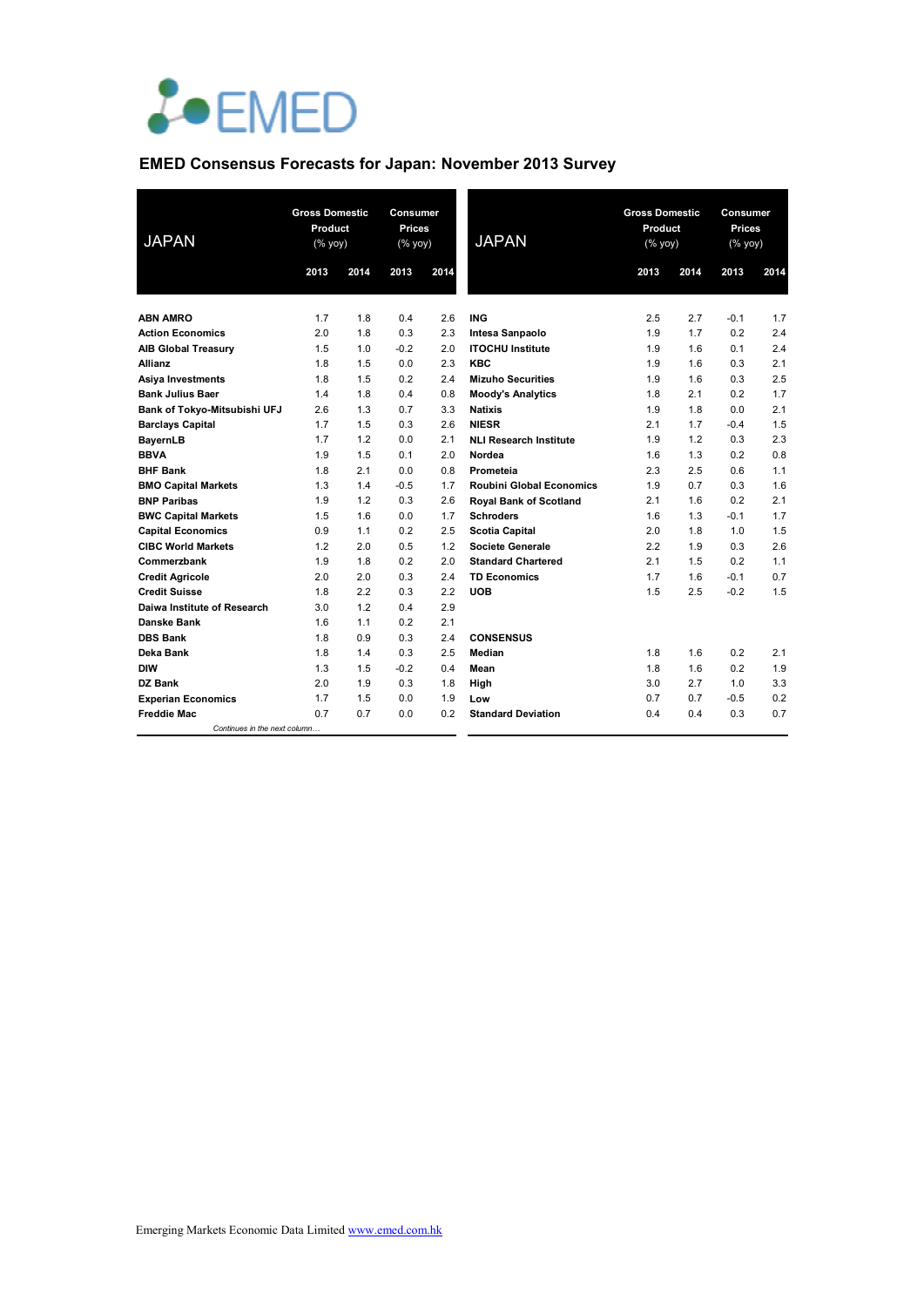

# **EMED Consensus Forecasts for China: November 2013 Survey**

| <b>CHINA</b>                   | <b>Gross Domestic</b><br>Product<br>(% yoy) |      | <b>Consumer</b><br><b>Prices</b><br>$(\%$ yoy) |      | <b>CHINA</b>                    | <b>Gross Domestic</b><br>Product<br>$(\%$ yoy) |      | Consumer<br><b>Prices</b><br>(% yoy) |      |
|--------------------------------|---------------------------------------------|------|------------------------------------------------|------|---------------------------------|------------------------------------------------|------|--------------------------------------|------|
|                                | 2013                                        | 2014 | 2013                                           | 2014 |                                 | 2013                                           | 2014 | 2013                                 | 2014 |
|                                |                                             |      |                                                |      |                                 |                                                |      |                                      |      |
| <b>ABN AMRO</b>                | 7.5                                         | 8.0  | 3.0                                            | 3.6  | <b>ICBC</b> International       | 7.7                                            | 7.5  | 2.6                                  | 3.3  |
| <b>Action Economics</b>        | 7.6                                         | 7.5  | 2.8                                            | 3.2  | <b>ING</b>                      | 7.7                                            | 7.5  | 2.6                                  | 2.6  |
| <b>Allianz</b>                 | 7.6                                         | 7.4  | 2.5                                            | 2.3  | Intesa Sanpaolo                 | 7.6                                            | 7.3  | 2.5                                  | 3.2  |
| Asiya Investments              | 7.5                                         | 7.2  | 2.6                                            | 3.0  | <b>JP Morgan</b>                | 7.6                                            | 7.4  | 2.5                                  | 3.2  |
| <b>Bank Julius Baer</b>        | 7.0                                         | 7.0  | 2.0                                            | 2.3  | <b>KBC</b>                      | 7.5                                            | 7.2  | 2.6                                  | 2.9  |
| <b>Bank of East Asia</b>       | 7.8                                         | 7.5  | 2.6                                            | 2.8  | <b>Moody's Analytics</b>        | 7.6                                            | 7.5  | 2.6                                  | 3.3  |
| <b>Barclays Capital</b>        | 7.6                                         | 7.1  | 2.6                                            | 3.1  | <b>Natixis</b>                  | 7.6                                            | 7.5  | 2.7                                  | 3.5  |
| <b>BBVA</b>                    | 7.7                                         | 7.6  | 2.8                                            | 3.5  | <b>NIESR</b>                    | 7.6                                            | 7.1  | 2.5                                  | 2.5  |
| <b>BMO Capital Markets</b>     | 7.9                                         | 8.3  | 2.7                                            | 3.8  | <b>NLI Research Institute</b>   | 7.5                                            | 7.6  | 2.7                                  | 3.0  |
| <b>BNP Paribas</b>             | 7.7                                         | 7.3  | 2.7                                            | 3.2  | Nordea                          | 7.5                                            | 7.3  | 3.0                                  | 3.5  |
| <b>BWC Capital Markets</b>     | 7.5                                         | 7.2  | 2.9                                            | 3.3  | <b>Renaissance Capital</b>      | 7.5                                            | 7.0  | 2.5                                  | 2.5  |
| <b>Capital Economics</b>       | 7.5                                         | 7.0  | 2.5                                            | 3.5  | <b>Roubini Global Economics</b> | 7.6                                            | 6.5  | 3.2                                  | 2.9  |
| <b>CICC</b>                    | 7.6                                         | 7.6  | 2.6                                            | 3.0  | <b>Royal Bank of Scotland</b>   | 7.7                                            | 8.2  | 2.7                                  | 3.2  |
| Commerzbank                    | 7.3                                         | 7.5  | 2.5                                            | 3.5  | <b>Schroders</b>                | 7.4                                            | 7.6  | 2.7                                  | 3.0  |
| <b>Credit Agricole</b>         | 7.7                                         | 7.2  | 2.6                                            | 3.4  | <b>Scotia Capital</b>           | 7.7                                            | 7.3  | 3.0                                  | 3.3  |
| <b>Credit Suisse</b>           | 7.6                                         | 7.7  | 2.7                                            | 3.9  | Societe Generale                | 7.6                                            | 6.9  | 2.5                                  | 2.7  |
| Daiwa Institute of Research    | 7.6                                         | 7.2  | 2.7                                            | 3.2  | <b>Standard Chartered</b>       | 7.6                                            | 7.4  | 2.7                                  | 3.3  |
| Danske Bank                    | 8.2                                         | 8.3  | 2.7                                            | 3.1  | <b>UniCredit Group</b>          | 8.2                                            | 8.0  | 3.1                                  | 3.5  |
| <b>DBS Bank</b>                | 7.5                                         | 7.5  | 3.5                                            | 3.5  | <b>UOB</b>                      | 7.6                                            | 7.7  | 2.6                                  | 3.1  |
| Deka Bank                      | 7.5                                         | 7.4  | 2.6                                            | 2.8  |                                 |                                                |      |                                      |      |
| <b>DIW</b>                     | 8.3                                         | 7.5  | 3.3                                            | 3.7  |                                 |                                                |      |                                      |      |
| DZ Bank                        | 7.5                                         | 7.9  | 2.7                                            | 3.7  | <b>CONSENSUS</b>                |                                                |      |                                      |      |
| <b>Emerging Advisors Group</b> | 7.7                                         | 7.5  | 3.0                                            | n.a. | Median                          | 7.6                                            | 7.5  | 2.7                                  | 3.2  |
| <b>Erste Group Bank AG</b>     | 8.0                                         | 8.5  | 3.0                                            | n.a. | Mean                            | 7.6                                            | 7.5  | 2.7                                  | 3.2  |
| <b>Experian Economics</b>      | 7.6                                         | 7.6  | 2.5                                            | 3.4  | High                            | 8.3                                            | 8.5  | 3.5                                  | 4.2  |
| <b>Freddie Mac</b>             | 8.1                                         | 7.8  | 3.2                                            | 4.2  | Low                             | 7.0                                            | 6.5  | 2.0                                  | 2.3  |
| Handelsbanken                  | 7.5                                         | 7.3  | 3.5                                            | 3.2  | <b>Standard Deviation</b>       | 0.2                                            | 0.4  | 0.3                                  | 0.4  |
| Continues in the next column   |                                             |      |                                                |      |                                 |                                                |      |                                      |      |